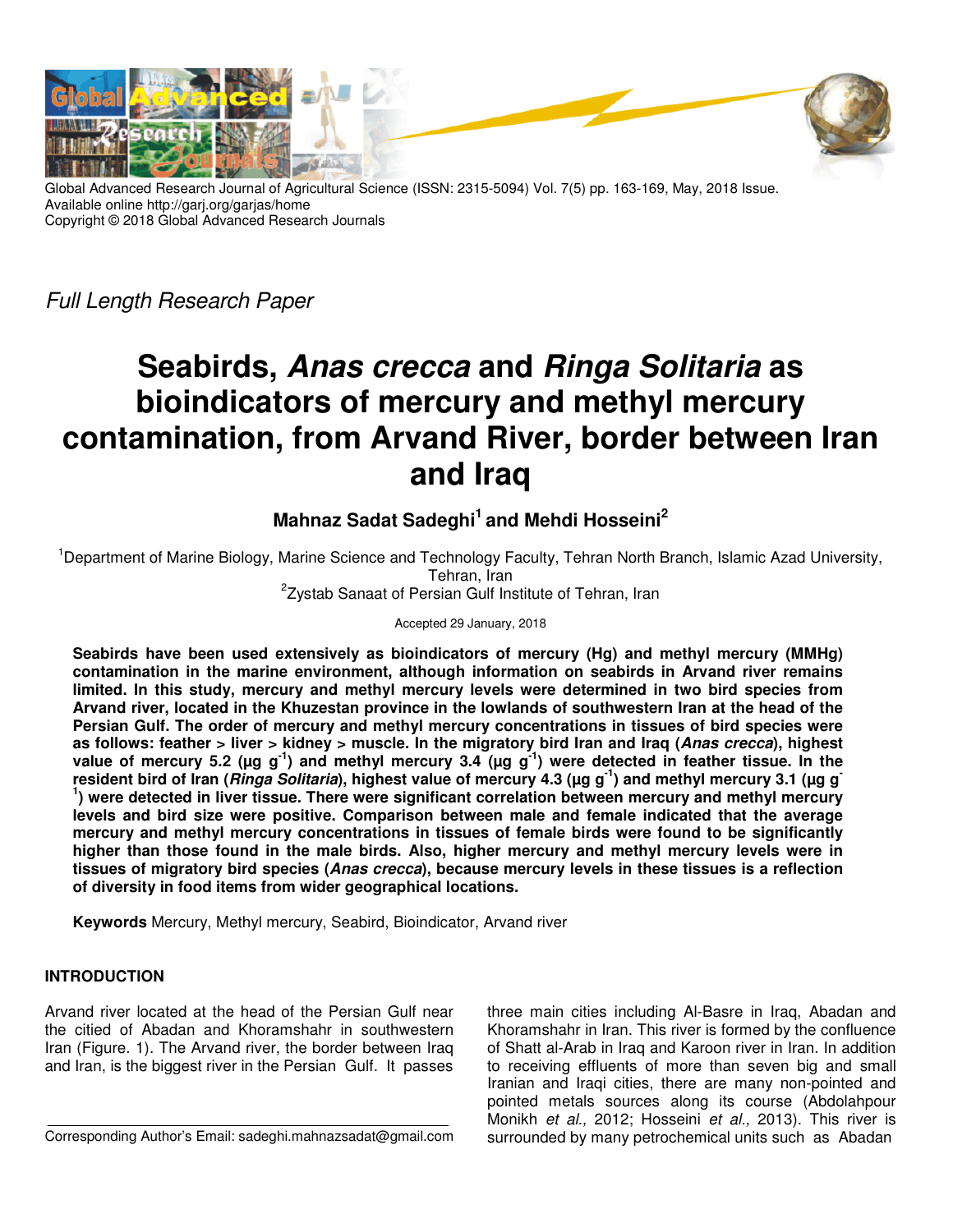



 **Figure 1** Map of Persian Gulf and study area

petrochemical complex and petroleum refinery. In addition, the Arvand river carries about 48 tons of oil residues to the northwest of the Persian Gulf annually. Other sources of pollution in this area, including wars and invasions, are yet to be methodically investigated (Hosseini et al., 2013).

Mercury is a natural trace component of the aquatic environment and its accumulation in aquatic organisms and is one of the most toxic metals in the environment .The relative toxicity of mercury depends on its chemical form, methyl mercury being one of the most toxic substances existing in the environment. Methyl mercury is created by bacteria in highly organic portions of aquatic systems, such as the sediment of river and wetlands. Methyl mercury is taken up by organisms through the food chain and biomagnifies, resulting in markedly high Hg concentrations in top predators (Hosseini et al., 2015). Methyl mercury is a concern, as it acts as a neurotoxin and can have deleterious effects on organisms (Burger and Gochfeld, 1991). A major concern with MeHg is that it can cross the mammalian placenta and is also incorporated into bird eggs during their formation, posing developmental risks to vertebrate young during critical periods of development (Burger and Gochfeld, 1991). Thus, Hg can affect organisms directly exposed to Hg pollution and, through biomagnification, can affect organisms that are higher up the food chain as well as their future off spring (Baron et al., 1997). Given the potential toxicity of Hg, monitoring of this trace metal in the environment is critical and of international importance.

Since the 1970s, marine birds have served as useful bioindicators for monitoring Hg concentrations and biological (Zolfaghari et al., 2008). The ecology of marine birds is well studied, which has allowed documentation of patterns of Hg bioaccumulation across food webs and trophic levels (Campbell et al., 2005), and at different spatial and temporal scales (Sterry et al., 2001). Such studies are possible because marine birds are abundant, widespread, and part of planned sustainable harvests allowing for relatively easy and ethical sampling to occur (Thompson and Furness 1989). Importantly, studies of marine birds offer a number of useful endpoints, including reproductive output in relation to Hg burden at the individual level to changes in demography over periods of decades (Mallory and Braune, 2012). Although marine birds are likely exposed to many different forms of Hg (i.e., elemental Hg, MeHg, etc.), studies indicate that at least 95% of the total Hg in seabirds is MeHg, allowing total Hg to be a useful indicator of the more toxic organic form (Ruelas-Inzunza and Paez-Osuna, 2004).

 As birds are ordinarily at the top of the food web, they are valuable for environmental monitoring. Fish-eating birds, as top level carnivores, often have high levels of contaminants (Baron et al., 1997). Mercury accumulation in many piscivorous birds has been frequently reported (Thompson and Furness, 1989; Burger and Gochfeld, 1991; Kim et al., 1996; Monteiro et al., 1999; Saeki et al., 2000; Nam et al., 2005; Houserova et al., 2007) but determination of mercury in birds such as kingfishers is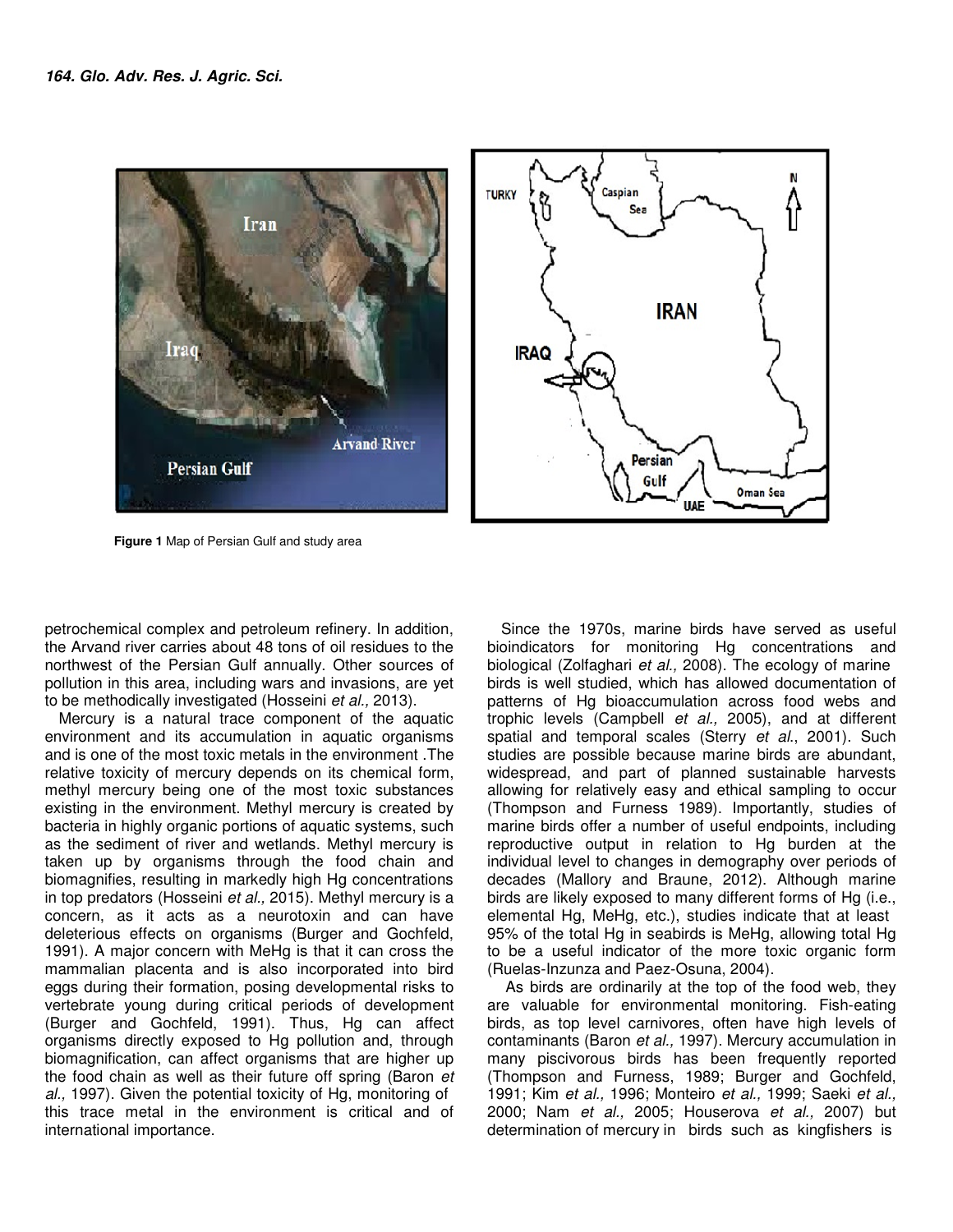| Scientific name | Feeding habitat                               | Sex     | n | Weight         |
|-----------------|-----------------------------------------------|---------|---|----------------|
| Anas crecca     | Piscivorous: consumes mostly fish, also some  | Females | 5 | $158 \pm 5.18$ |
|                 | invertebrates                                 | males   | 6 | $131 \pm 2.54$ |
| Ringa Solitaria | fish.<br>molluscs.<br>Omnivorous:<br>consumes | Females |   | $159 \pm 1.08$ |
|                 | crustacean, and some algae                    | Males   | 6 | $125 \pm 0.23$ |

**Table 1** Scientific name , feeding habitat, sex and weight (Mean ± SE g) of the A. crecca and R. Solitaria

rare and less common (Baron et al., 1997; Zamani et al., 2008; Hosseini et al., 2013). However, since kingfishers have a wide range of distribution, are avid eaters (consuming more than 50% of their body weight each day), and obtain virtually all their food from aquatic systems (Baron et al., 1997) they make for excellent bio monitoring species. The present paper, mercury and methyl mercury levels were determined in different tissues of two sea bird species, A. crecca and R. Solitaria and effect of sex, size and feeding habitats on accumulation from Arvand river, north part of the Persian Gulf.

### **MATERIAL AND METHODS**

Twenty-four individuals of two bird species were collected from Arvand river. The sea birds were collected from hunters who had shot them during February and March 2014. The collections included migratory bird Iran and Iraq Anas crecca (Male =  $6$ , Female =  $5$ ) and resident bird of Iran, *Ringa Solitaria* (Male = 6, Female = 7). Table 1 shows scientific name, feeding habitat, sex and mean body weight for the species of kingfisher samples. Birds were thawed for dissection and sexed. Presence of ovary and oviduct was indicative of a female sex, and appearance of male gonads indicated male sex (Dam et al., 2004). The specimens were weighed, stored in polyethylene bags, and kept at -20 °C until they were dissected and analyzed. Samples were thawed and muscle, liver, feather and kidney were separately dissected from the bodies of the specimens. Samples were freez-dried and homogenized (Saeki et al., 2000; Nam et al., 2005; Houserova et al., 2007). Finally they were changed into the powder. Powdered sample and feather sample (finely cut) were directly weighed (50–100  $\pm$  0.1 mg) into the precleaned combustion boats.

The mercury and methyl mercury were measured by the LECO AMA 254 Advanced Mercury Analyzer (USA) according to ASTM, standard No. D-6722. The LECO AMA 254 is a unique Atomic Absorption Spectrometer (AAS) that is specifically designed to determine total mercury content in various solids and certain liquids without sample pre-treatment or sample pre-concentration. Designed with a front-end combustion tube that is ideal for the decomposition of matrices, the instrument's operation may be separated into three phases during any given analysis:

Decomposition, Collection, and Detection. In order to assess the analytical capability of the proposed methodology, accuracy of total mercury and methyl mercury analysis was checked by running three samples of Standard Reference Materials (SRM), National Institute of Standards and Technology (NIST), SRM 1633b, SRM 2709, and SRM 2711 in seven replicates (Saeki et al., 2000; Nam et al., 2005; Houserova et al., 2007). The recovery means for mercury were 98% and 102% respectively.

The data were tested for normality using a Shapiro– Wilk's test. The data were not normally distributed. Mercury and methyl mercury concentrations in livers, feather, kidneys, and muscles were tested for mean differences among species using One-Way analysis of variance (ANOVA) fallowed by Duncan post hoc test. A Pearson correlation was used to test correlations. All concentrations are reported in  $\mu q q^{-1}$  wet weight and a probability of p <0.01 was set to indicate statistical significance.

#### **RESULTS AND DISCUSSION**

Table 2 and 3 shows the mean and comparison of the mercury and methyl mercury concentration in all tissues of tow sea birds collected from Arvand river. According to these data, mercury concentrations in tested tissues of the birds decreased in order feather > liver > kidney > muscle (Table 2). Mercury concentrations are usually found at the highest levels in feathers followed by liver, kidney and muscle tissues (Baron et al., 1997; Zamani et al., 2008; Hosseini et al., 2013). In birds, feathers play a major role in mercury excretion (Thompson and Furness 1989; Burger and Gochfeld, 1991). Mercury accumulates especially well in bird feather because it has high affinity for the sulfhydryl groups in keratin. Reports indicate that in a variety of wild caught birds, feather mercury levels are consistently greater than liver and kidney levels which in turn exceed those in muscle (Thompson and Furness, 1989; Burger and Gochfeld, 1991; Kim et al., 1996; Monteiro et al., 1999; Saeki et al., 2000; Nam et al., 2005; Houserova et al., 2007).

Once metals enter a bird, they can be stored in internal tissues such as the kidneys and the liver. Many seabirds would demethylate organic Hg in tissues such as the liver and kidneys, and store a large portion of their Hg burdens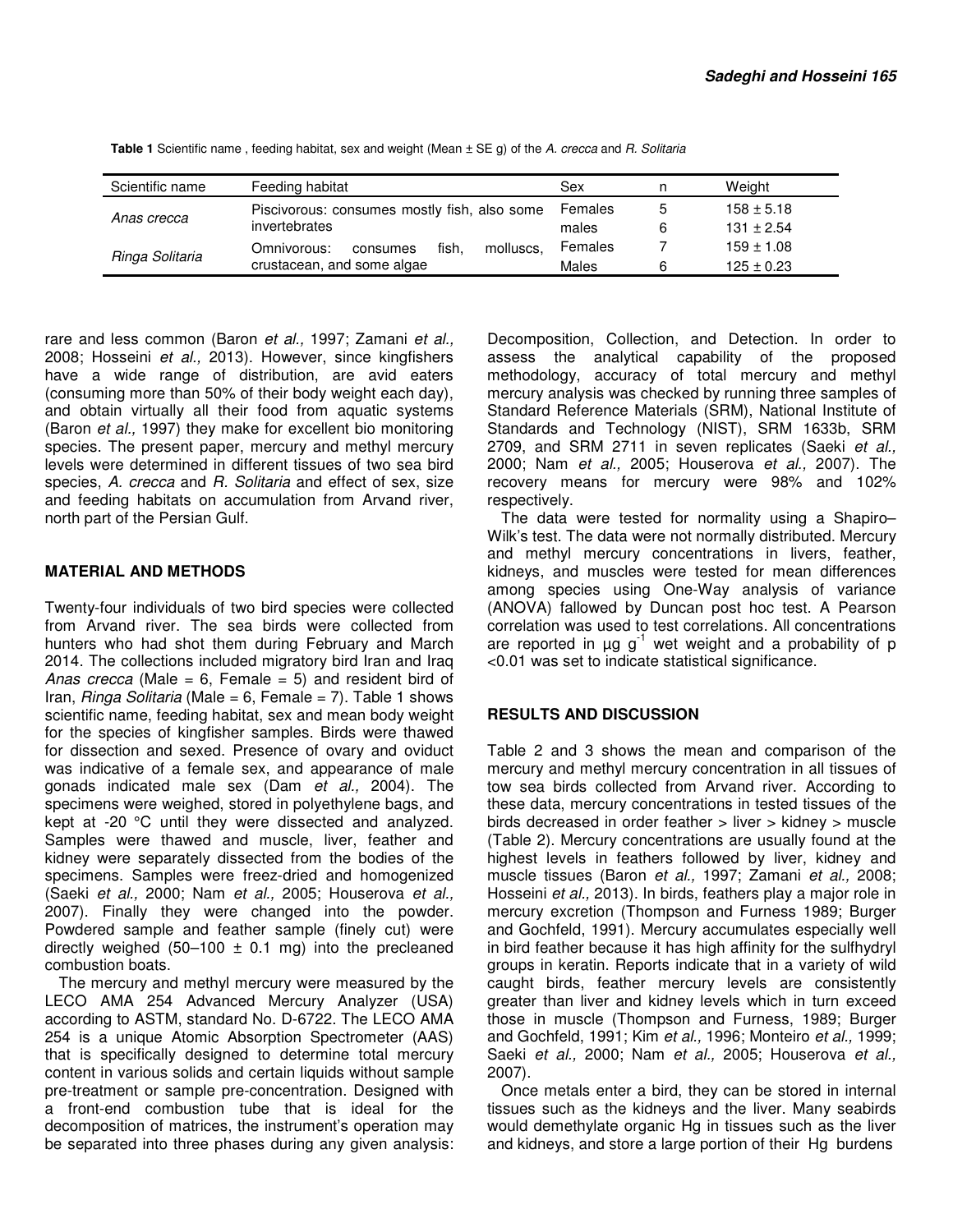**Table 2** Mercury concentration ( $\mu$ g g<sup>-1</sup> dry weight) in tissues of A. crecca and R. Solitaria

| <b>Species</b>  | Sex    |               | <b>Muscle</b>  | Feather        | Liver          | Kidney          |
|-----------------|--------|---------------|----------------|----------------|----------------|-----------------|
| Anas crecca     | Male   | Mean $\pm$ SE | $0.91 \pm 0.2$ | $4.3 \pm 0.4$  | $2.8 \pm 0.6$  | $1.3 \pm 0.1$   |
|                 |        | Range         | $0.47 - 2.9$   | $1.1 - 7.4$    | $0.82 - 4.1$   | $0.51 - 3.2$    |
|                 | Female | Mean $\pm$ SE | $1.3 \pm 0.6$  | $5.2 \pm 0.1$  | $3.6 \pm 0.4$  | $1.6 \pm 0.2$   |
|                 |        | Range         | $0.75 - 4.8$   | $1.3 - 8.6$    | $1.1 - 6.5$    | $0.92 - 3.5$    |
| Ringa Solitaria | Male   | Mean $\pm$ SE | $0.74 \pm 0.4$ | $3.1 \pm 0.5$  | $1.9 \pm 0.2$  | $0.94 \pm 0.11$ |
|                 |        | Range         | $0.25 - 2.3$   | $0.83 - 6.3$   | $0.65 - 3.7$   | $0.21 - 2.7$    |
|                 | Female | Mean $\pm$ SE | $1.1 \pm 0.3$  | $4.3 \pm 0.12$ | $2.4 \pm 0.15$ | $1.2 \pm 0.2$   |
|                 |        | Range         | $0.62 - 2.8$   | $0.71 - 7.21$  | $0.39 - 4.6$   | $0.32 - 4.1$    |

**Table 3** Methyl mercury concentration ( $\mu$ g g<sup>-1</sup> dry weight) in tissues of A. crecca and R. Solitaria

| Species         | Sex    |               | Muscle         | Feather        | Liver          | Kidney          |
|-----------------|--------|---------------|----------------|----------------|----------------|-----------------|
| Anas crecca     | Male   | Mean $\pm$ SE | $0.51 \pm 0.6$ | $2.6 \pm 0.5$  | $1.1 \pm 0.5$  | $0.92 \pm 0.5$  |
|                 |        | Range         | $0.11 - 1.3$   | $0.6 - 4.2$    | $0.22 - 2.4$   | $0.11 - 1.8$    |
|                 | Female | Mean $\pm$ SE | $0.92 \pm 0.5$ | $3.4 \pm 0.7$  | $1.6 \pm 0.4$  | $1.2 \pm 0.2$   |
|                 |        | Range         | $0.25 - 1.8$   | $0.7 - 5.3$    | $0.5 - 3.7$    | $0.12 - 1.8$    |
| Ringa Solitaria | Male   | Mean $\pm$ SE | $0.34 \pm 0.2$ | $2.8 \pm 0.2$  | $0.83 \pm 0.2$ | $0.74 \pm 0.01$ |
|                 |        | Range         | $0.15 - 1.6$   | $0.23 - 5.3$   | $0.65 - 3.7$   | $0.13 - 2.2$    |
|                 | Female | Mean $\pm$ SE | $0.71 \pm 0.5$ | $3.1 \pm 0.07$ | $1.2 \pm 0.04$ | $0.92 \pm 0.2$  |
|                 |        | Range         | $0.16 - 1.9$   | $0.31 - 5.9$   | $0.19 - 3.9$   | $0.10 - 2.7$    |

in inorganic form (Zamani et al., 2008; Hosseini et al., 2013). In our samples, liver mercury concentrations were positively correlated with those in kidney of the birds. A positive correlation between mercury concentrations in liver and kidney has been reported for other seabird species (Baron et al., 1997; Zamani et al., 2008; Hosseini et al., 2013). Also, Lewis and Furness (1991) have reported mercury levels in the kidney that were most elevated in relation to the levels in the liver among black headed gull (Larus ridibundus) which were given the highest dose of mercury.

The result also showed that there are differences in mercury concentration in the different sexes. The indicated variability of mercury concentration in the different sexes depends on their habitats and feeding habits and food sources (Baron et al., 1997; Zamani et al., 2008; Hosseini et al., 2013).

Kingfisher A. crecca feed on fish and also aquatic invertebrates, while R. Solitaria eat fish, molluscs, crustacean and some algae found in the river. Mercury can readily accumulate within fish tissues at much higher levels than other organisms (Zamani et al., 2008; Hosseini et al., 2013). Also, fish have been reported as a vector of the transfer of mercury element to top marine predators of the food chains. Therefore, kingfisher A. crecca feed more on fish and received higher mercury level in their bodies.

Several studies indicate a difference in metal body burden between male and female birds while other studies

report negligible differences in mercury between sexes (Burger and Gochfeld, 1991; Kim et al., 1996; Baron et al., 1997; Zamani et al., 2008; Hosseini et al., 2013).

Since larger organisms generally exhibit higher contaminant level in their bodies and organisms that eat higher organisms also accumulate more contaminants when comparing to organisms that eat a range of different foods or eat smaller organisms. We expected to see higher mercury levels in tissues of female birds because they are larger and can eat larger food items. In general, mercury levels have been shown to increase with size and age of the ingested birds and it tends to be higher in species that occupy higher trophic levels, based on this logic we predicted that there should be higher levels of mercury in the larger predators. Zamani et al. (2009) have shown that higher metals levels in female seabirds were due to the increased consumption of food.

We found that mercury values were larger in tissue of female species than the males (Figure. 2). This finding merits future investigation since a larger sample size will allow a more accurate analysis and detection of significant differences if they indeed exist. Other reports indicate that although female birds can get rid of mercury in their eggs, the amount they shed in this way is usually small compared to the amount put into feathers during molt (Burger and Gochfeld, 1991; Kim et al., 1996). Therefore the small difference that has been reported in mercury body burdens in male and female is consistent with our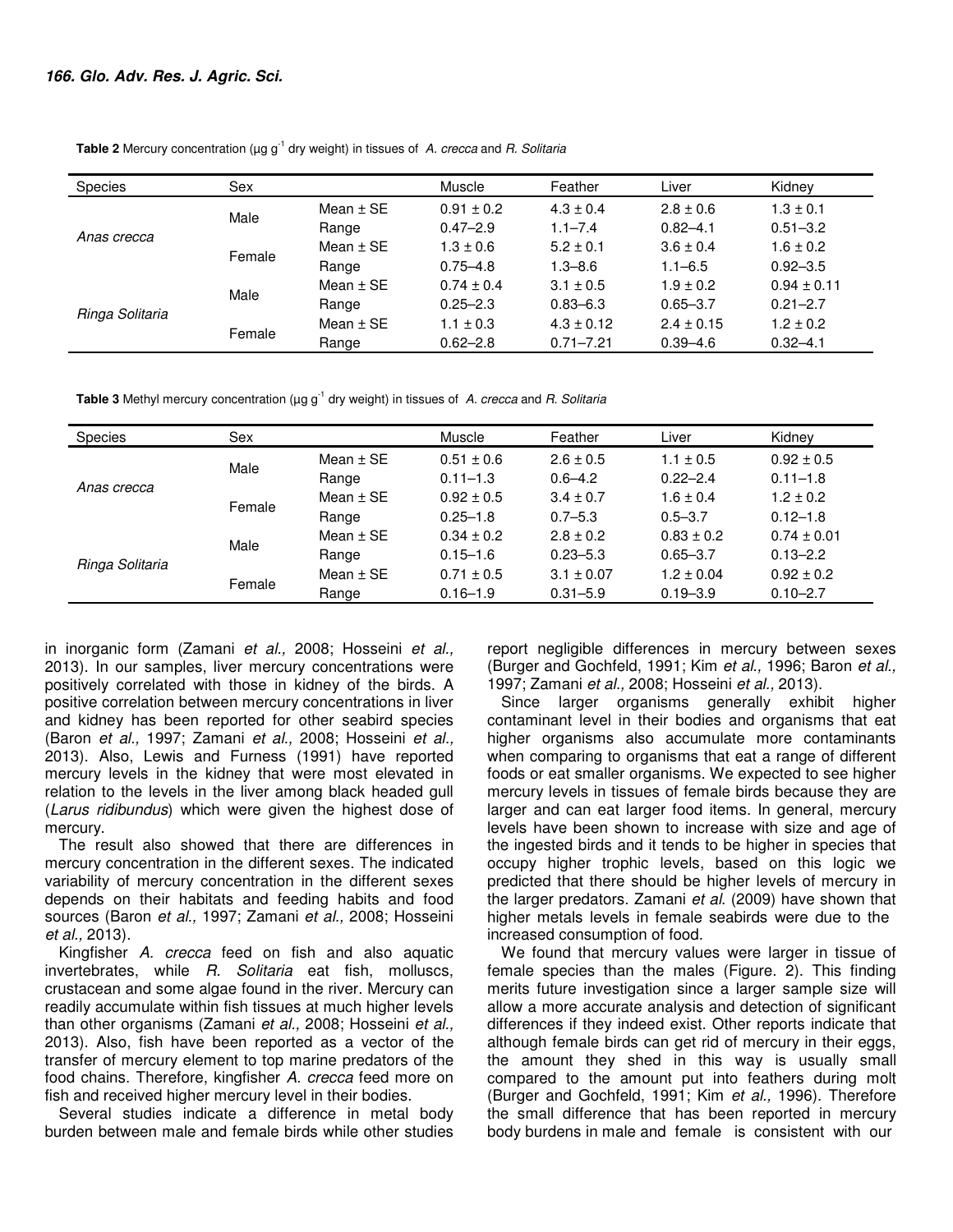

**Figure. 2** Comparison of mercury and methyl mercury concentrations (µg g-1) between different tissues of male and female bird species

current data. Zamani et al. (2009) have shown that higher mercury levels were in female bird because they are larger and can eat larger food items.

The bird species that are residents of Arvand river (R. Solitaria) only have access to local food, and mercury concentrations in these tissues reflect mercury contaminant in Arvand river, but kingfisher A. crecca, which is migratory, can obtain food from other regions. We conclude that mercury concentrations in the kingfisher A. crecca is a reflection of diversity in food items from wider geographical locations with perhaps much higher mercury pollution than water of Iran and Iraq. Therefore, Anas crecca could be considered as suitable biomonitor agents for mercury contamination in the study area.

There were few significant correlations among contaminated in different tissues of birds. That is, knowing that one contaminated was high (or low) did not predict what the other contaminated would be. There were positively correlated between Hg and MeHg level in liver (r = 0.78) of birds (Figure. 3). Significant correlation between Hg and MeHg concentrations reflect beginning the detoxification process and proceeding of Hg–MeHg complex, detoxification process is under the influence of species type, tissue properties, chemical form of Hg and MeHg and the exact mechanism are not apparent (Burger and Gochfeld, 1991; Kim et al., 1996). Positive correlation was found between the two contaminated in birds and highest correlation was in liver tissue. But this correlation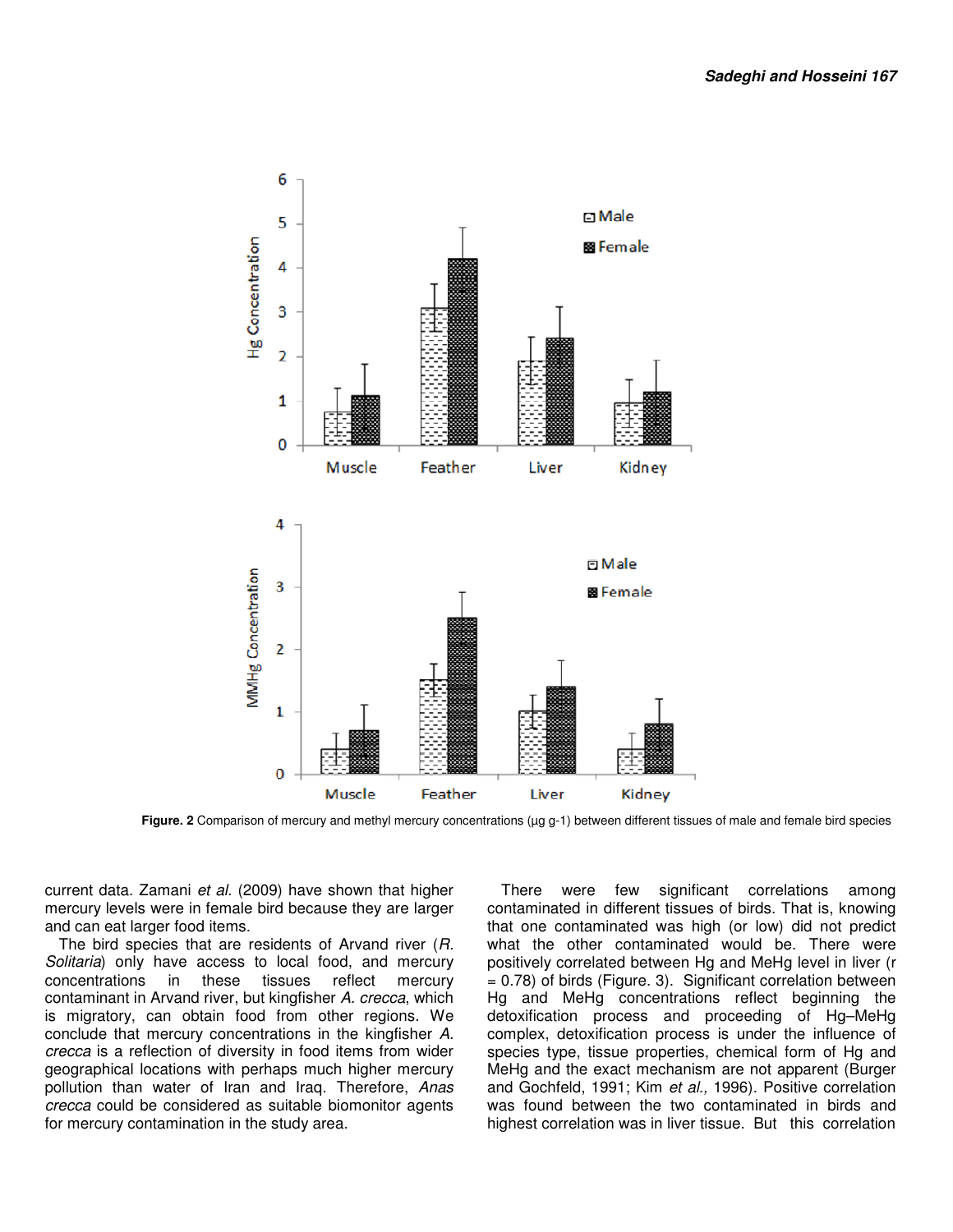

 **Figure. 3** Relationship of Hg and MMHg concentrations (µg g-1) between different tissues of bird species



 **Figure. 4** Relationship of mercury concentrations (µg g-1) and weight of bird species

was not statistically significant between contaminated in other tissues of birds.

This study also aimed to investigate relationships between pollutants level in tissues and bird size and weight (Figure. 4). Results showed that there were positive relationship between bird weight and the contaminant levels in most cases. It is well known that one of the most

important factors that play a significant role in contaminants accumulation in marine organisms is the metabolic activity (Baron et al., 1997; Zamani et al., 2008; Hosseini et al., 2013). It is also accepted that contaminants' accumulation in organisms were controlled by uptake, detoxification, and elimination mechanisms (Baron et al., 1997). The metabolic activities of seabirds